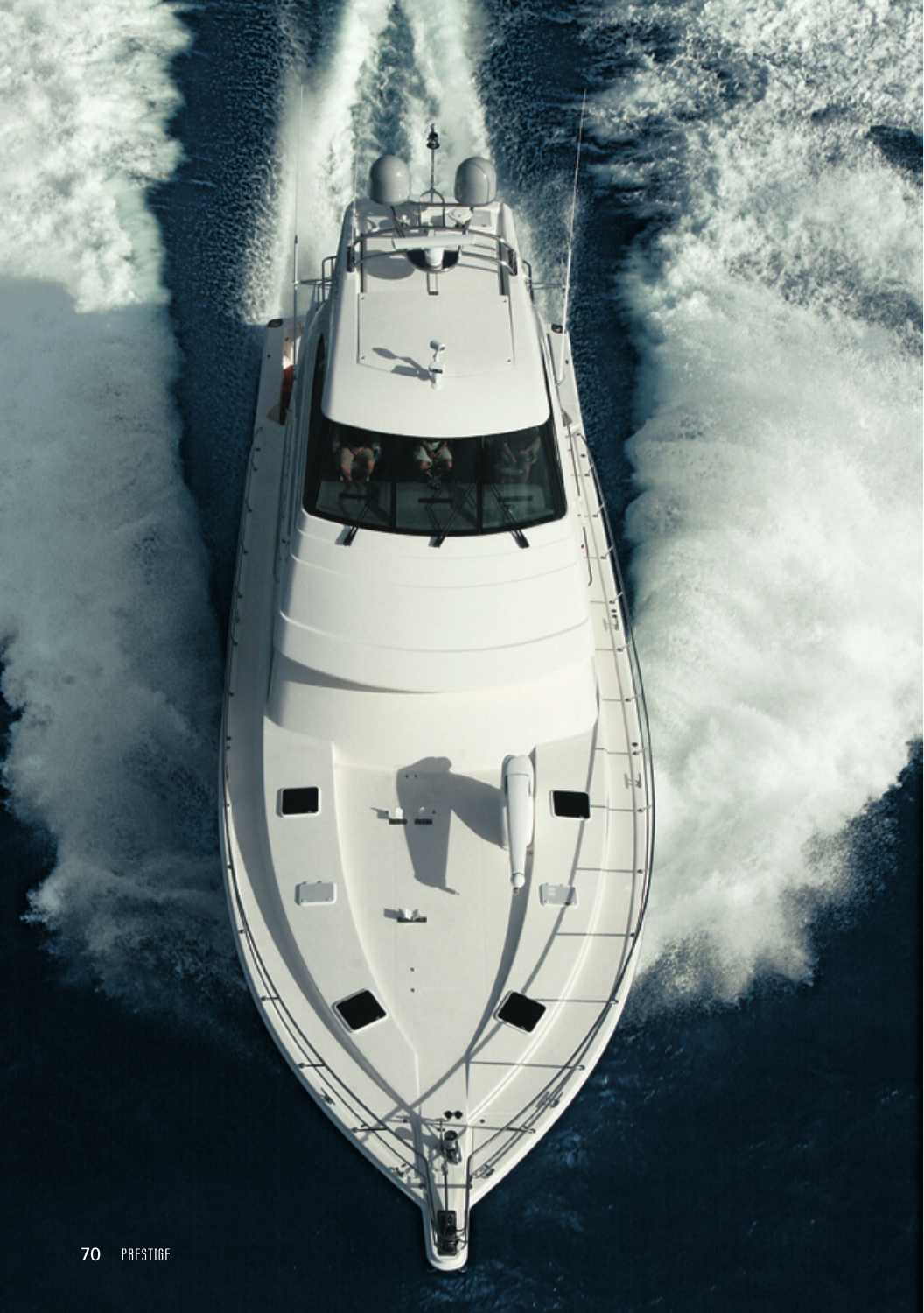## **sprint**

## FLYBRIDGE CONVERTIBLE RIVIERA 70 CROWNING GLORY

*Imagine being able to entertain all your family and friends together out at sea. Riviera's newlylaunched Flybridge Convertible has been designed to do just that, and orders are flying in fast and furiously for this model.*

## **Words: CathI Warriner Images: © riviera yachts**

Figure and dedicated 27 years<br>to building the best luxury<br>boats in the world – so it<br>comes as no surprise that<br>their flagship 70 Enclosed<br>Flybridge is one of the most<br>majestic crafts to be launched in Australia. iviera has dedicated 27 years to building the best luxury boats in the world – so it comes as no surprise that their flagship 70 Enclosed Flybridge is one of the most According to importer Derrick Levy of Boating World, this spectacular 70-footer has to be seen to be believed. "She is the

epitome of grace and elegance and one can be forgiven for thinking that you are on a small ship," he says.

This style is further emphasised by the sophistication of the enclosed flybridge, which adds that regal touch to the Riviera 70. The latest user-friendly engine display panels and instruments nestle in the newstyle dash console, which has been integrated into the helm station. A gleaming

stainless steel Edson steering wheel tops the picture. Ship's skipper and companion have a bird's eye view of the horizon from this stately position while reclining in their high-backed adjustable and pivoting chairs complete with arm and footrests. Friends can join them in the large air-conditioned, L-shaped lounge, which conveniently features a coffee table, liquor cabinet and entertainment unit. Topping this is an